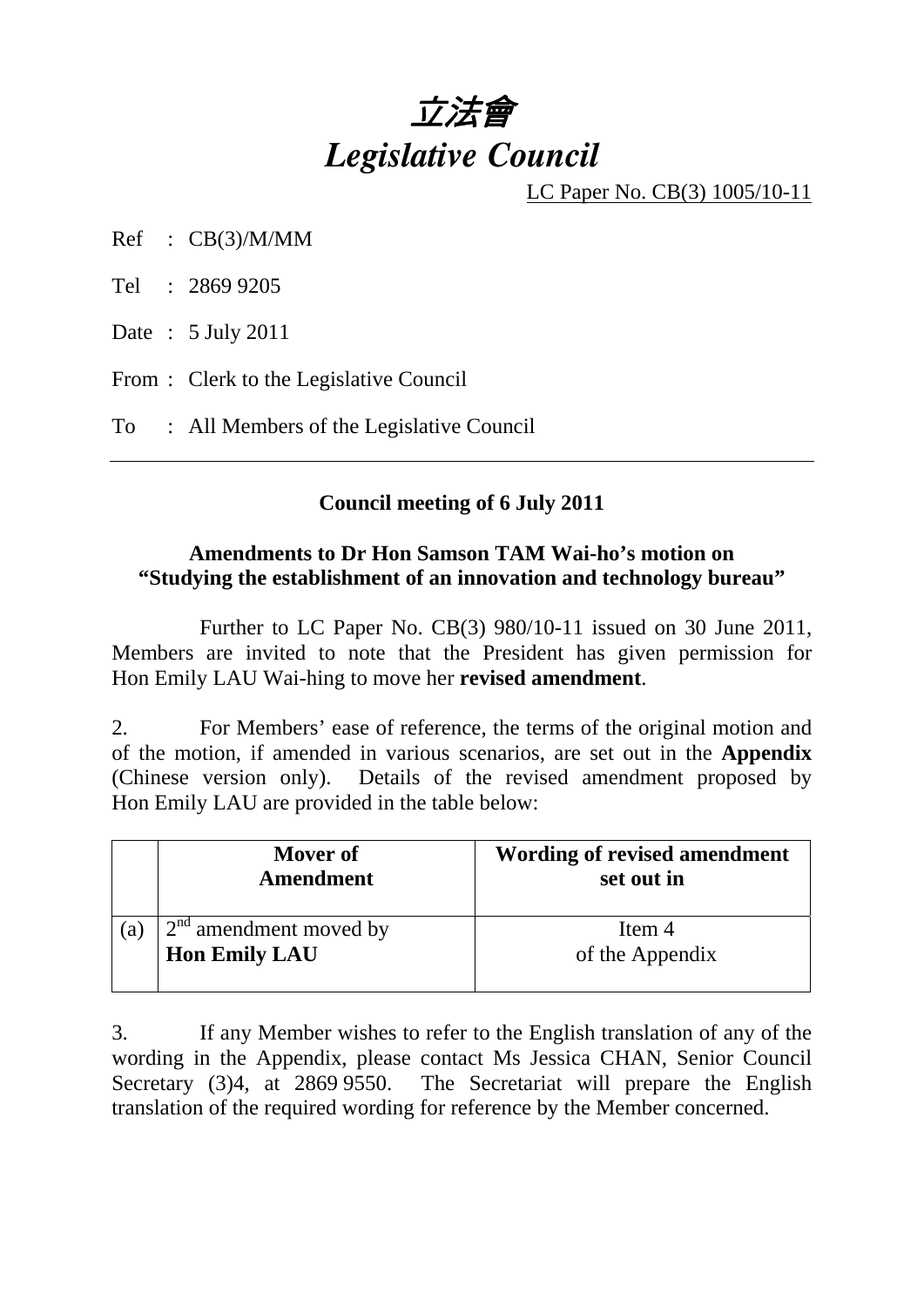4. To economize on the use of paper, the Appendix which contains 4 scenarios will be **issued by e-mail** only. However, two copies of the Appendix together with the relevant circular will be placed on the two wooden cabinets at the corridor between the Chamber and Ante-Chamber throughout the relevant Council meeting. Also, two copies will be placed inside the Chamber (one at the last row of the Government Despatch Box near Entrance A and one at the other side of the Chamber near Entrance C, i.e. the entrance where two stewards are seated). If any Member wishes to obtain a personal copy, please contact Council Business Division 3 at 2869 9492.

5. In addition, the circulars issued on this motion (including this circular and its Appendix) are uploaded onto the Legislative Council website to facilitate Members' reference.

> ( Mrs Justina LAM ) for Clerk to the Legislative Council

Encl. (Appendix issued by e-mail only)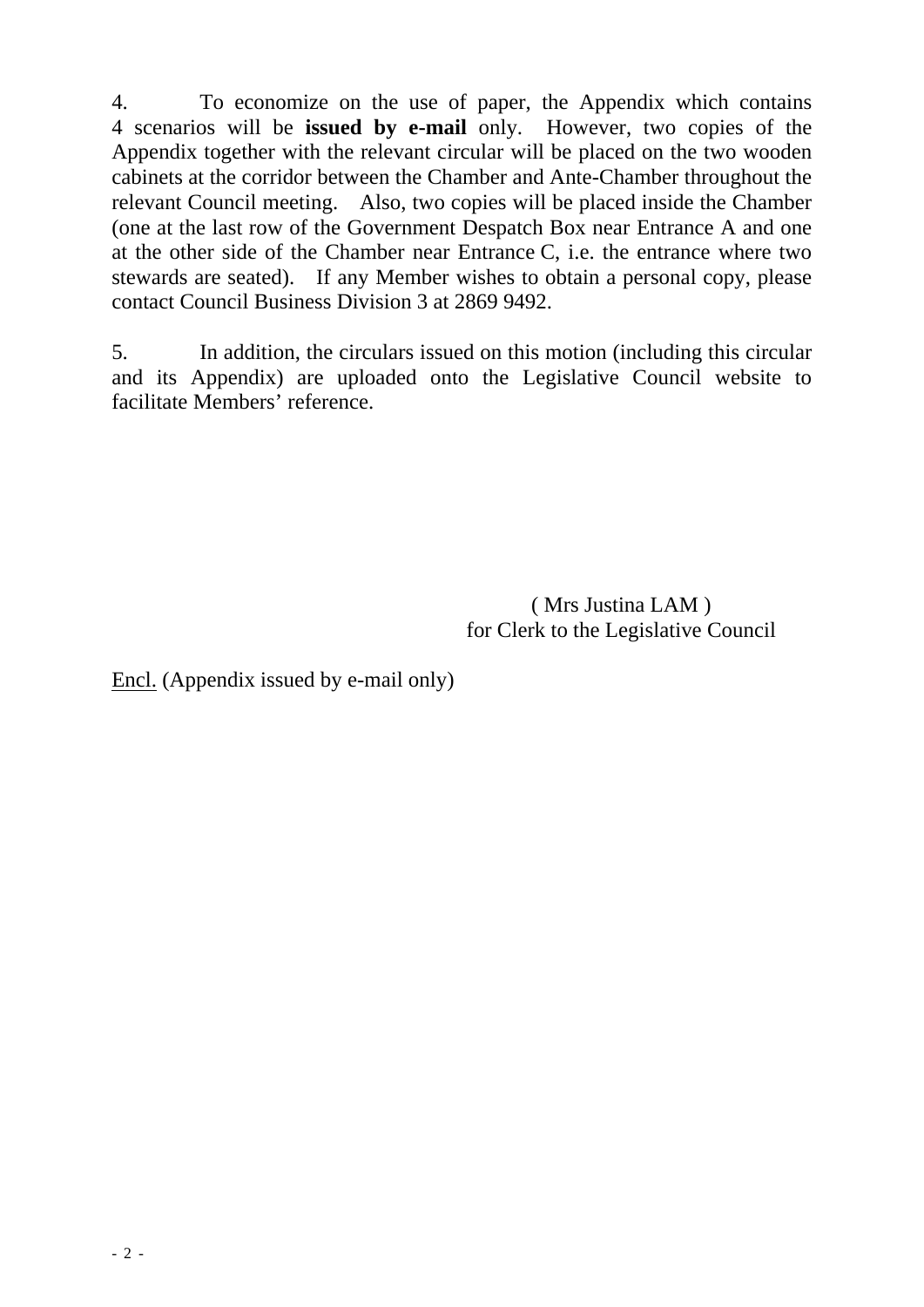附錄 **Appendix** 

## **2011**年**7**月**6**日立法會會議 **"**研究成立創新及科技局**"**議案辯論

### **1.** 譚偉豪議員的原議案

面對全球經濟新挑戰,經濟網絡化已成為必然趨勢,而創新及科技 亦成為很多國家的新發展策略,所以,香港在繼續發展傳統產業的 同時,必須重新制訂可持續的經濟發展策略,藉着發展包括創新及 科技在內的新產業,進一步提升香港的競爭力;根據一項有關互聯 網如何帶動香港經濟轉型的研究結果,在2009年,香港網絡經濟總 值已接近1,000億港元,佔本地生產總值的5.9%,預計網絡經濟未來 仍會持續增長,增幅比整體本地生產總值的增長還要高,可見網絡 經濟將有助提升香港與鄰近國家和城市之間的競爭力,甚至成為帶 動香港經濟進步發展的重要一環;要令網絡經濟得以迅速和持續發 展,政府的參與和政策配合是其中必不可少的關鍵元素;就此,本 會促請政府:

- (一) 積極研究成立創新及科技局 ,專責統籌和制訂本港創新 及科技發展的整體策略,以 展示政府推動創新及科技發 展的決心和承擔,提升香港在此方面的國際地位;
- (二) 提供包括土地及稅務等優惠 政策,以吸引更多海內外企 業,尤其是大型科技企業, 來港發展,甚至在港設立總 部,從而為香港的網絡經濟 帶來新動力,創造更多就業 機會;
- (三) 為本地大學及科研機構提供 足夠資源,並配合相關政 策,為發展創新及科技培訓更多人才,推動大學科研項 目產品化;隨着海內外大型 企業來港發展,增加與本地 人才交流的機會,以提升本地人才的技術、素質及視野; 及
- (四) 爭取社會及市民對香港發展 創新及科技的認同,為推動 創新及科技、促進網絡經濟 發展,營造全民支持的氣氛 和文化環境。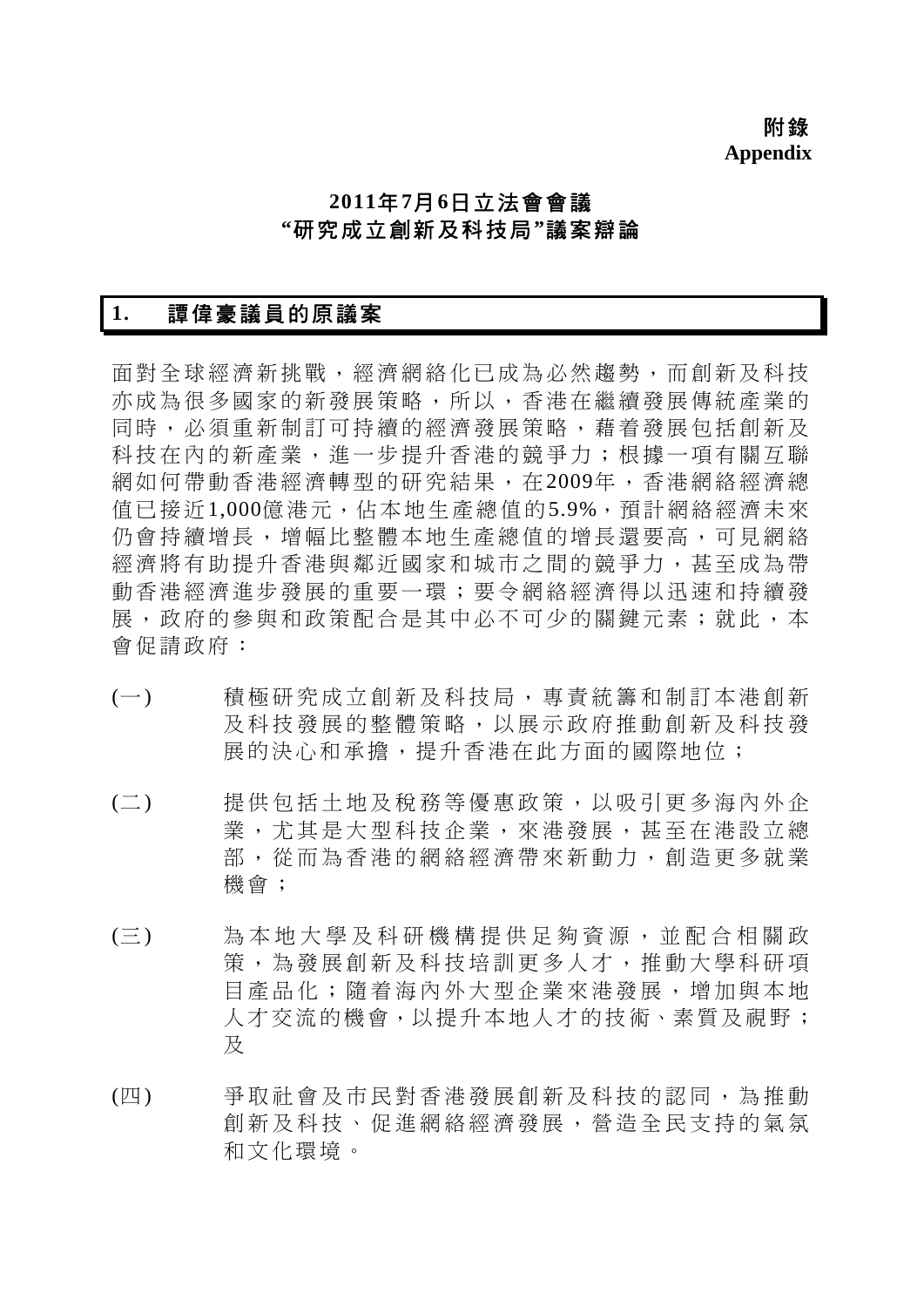#### **2.** 經潘佩璆議員修正的議案

面對全球經濟近年新科技日新月異,發展迅速,全球經濟因而面對 新挑戰,經濟網絡化已成為必然趨勢,而創新及科技亦成為很多國 家的新發展策略,所以,香港在繼續發展傳統產業的同時,必須重 新制訂可持續的經濟發展策略,藉着發展包括創新及科技在內的新 產業,進一步提升香港的競爭力;根據一項有關互聯網如何帶動香 港經濟轉型的研究結果,在2009年,香港網絡經濟總值已接近1,000 億港元,佔本地生產總值的5.9%,預計網絡經濟未來仍會持續增長, 增幅比整體本地生產總值的增長還要高,可見網絡經濟將有助提升 香港與鄰近國家和城市之間的競爭力,甚至成為帶動香港經濟進步 發展的重要一環;要令網絡經濟得以迅速和持續發展,政府的參與 和政策配合是其中必不可少的關鍵元素;就此,本會促請政府:

- (一) 積極研究成立創新及科技局 ,專責統籌和制訂本港創新 及科技發展的整體策略,以展示政府推動創新及科技發 展的決心和承擔,提升香港在此方面的國際地位;
- (二) 提供包括土地及稅務等優惠 政策,以吸引更多海內外企 業,尤其是大型科技企業, 來港發展,甚至在港設立總 部, 從而為香港的網絡經濟帶來新動力, 創造更多*本地* 就業機會<del>;,達致以就業為*優先的經濟發展;*</del>
- *(*三*)* 在規劃上預留土地作發展創 新及科技之用,包括利用現 時的工業邨、香港科學園及邊境河套區的土地,作為研 發創新科技及發展相關產業 的基地,同時利用本港與內 地連繫的優勢,建立兩地創新及科技產業平台,從而達 致互相配合、優勢互補的效果;
- (三)*(*四*)* 為本地大學及科研機構提供足夠資源, 包括訂明政府投 放於研發的資源須佔本地生產總值的一定比例, 並配合 相關政策,為發展創新及科技培訓更多人才,推動大學 科研項目產品化;隨着海內 外大型企業來港發展,增加 與本地人才交流的機會,以 提升本地人才的技術、素質 及視野; 及
- *(*五*)* 盡快改革現時本港的申請專 利制度,包括考慮逐步引入 *'*原授專利制度*'*及改善現行的短期專利制度,以完善本港 的專利發明及創新設計制度 ,同時亦需保障專利申請人 的權益,令本地創意能得到合適保護;及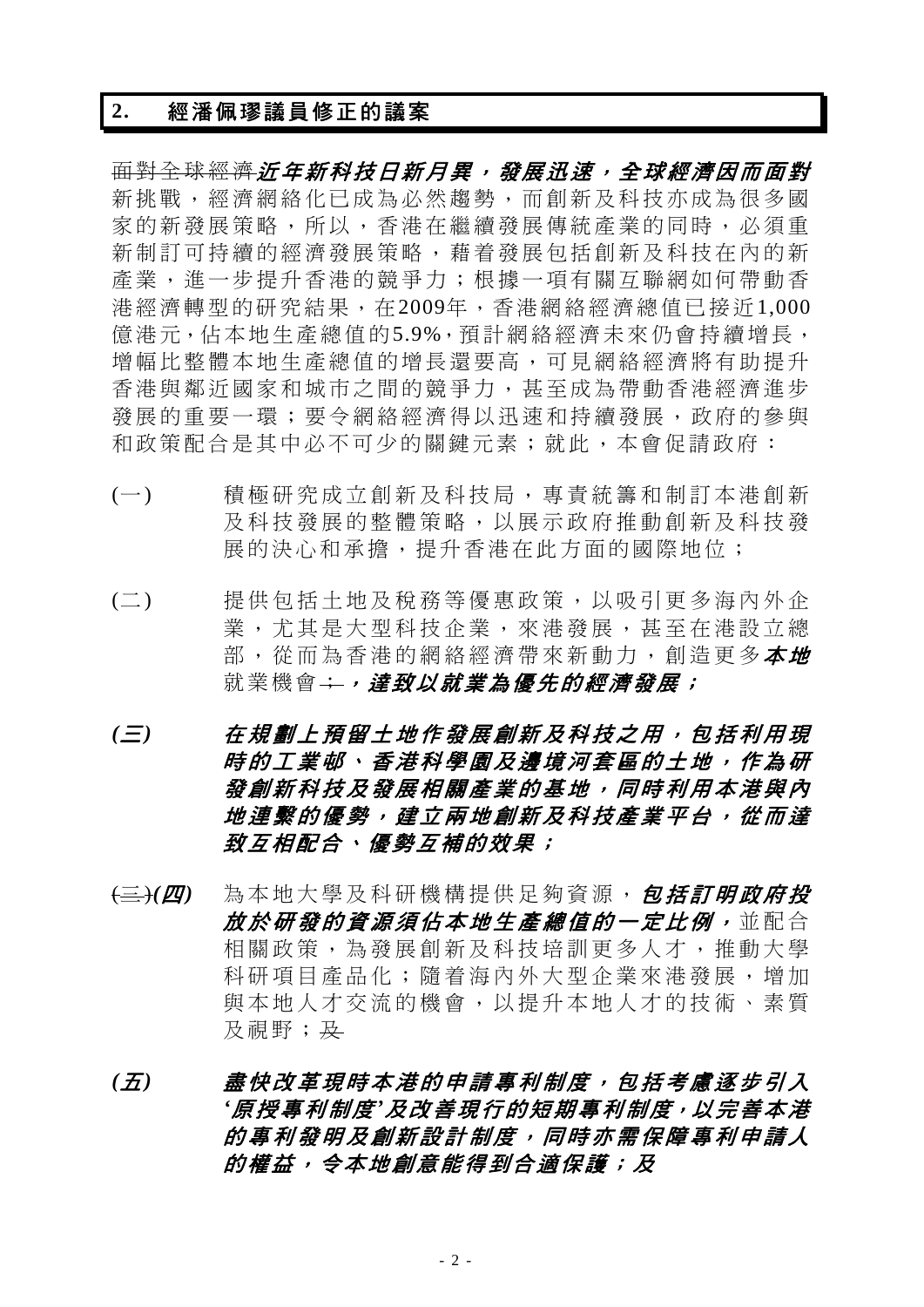- (四)*(*六*)* 爭取社會及市民對香港發展 創新及科技的認同,為推動 創新及科技、促進網絡經濟 發展,營造全民支持的氣氛 和文化環境。
- 註: 潘佩璆議員的修正案以*粗斜字體*或刪除線標示。

## **3.** 經劉慧卿議員修正的議案

面對全球經濟新挑戰,經濟網絡化已成為必然趨勢,而創新及科技 亦成為很多國家的新發展策略,所以,香港在繼續發展傳統產業的 同時,必須重新制訂可持續的經濟發展策略,藉着發展包括創新及 科技在內的新產業,進一步提升香港的競爭力;根據一項有關互聯 網如何帶動香港經濟轉型的研究結果,在2009年,香港網絡經濟總 值已接近1,000億港元,佔本地生產總值的5.9%,預計網絡經濟未來 仍會持續增長,增幅比整體本地生產總值的增長還要高,可見網絡 經濟將有助提升香港與鄰近國家和城市之間的競爭力,甚至成為帶 動香港經濟進步發展的重要一環;要令網絡經濟得以迅速和持續發 展,政府的參與和政策配合是其中必不可少的關鍵元素;就此,本 會促請政府:

- (一) 積極研究成立創新及科技局 ,專責統籌和制訂本港創新 及科技發展的整體策略,以 展示政府推動創新及科技發 展的決心和承擔,提升香港在此方面的國際地位;
- (二) 提供包括土地及稅務等優惠 政策,以吸引更多海內外企 業,尤其是大型科技企業,來港發展,甚至在港設立總 部,從而為香港的網絡經濟 帶來新動力,創造更多就業 機會;
- *(三) 汲取發展數碼港的慘痛經驗,要以具透明度、公開、公* 平和公正的方法,吸引投資者在港發展,切勿將地產發 展項目包裝為創新科技計劃;
- (三)*(*四*)* 為本地大學及科研機構提供 足夠資源,並配合相關政 策,為發展創新及科技培訓更多人才,推動大學科研項 目產品化;隨着海內外大型 企業來港發展,增加與本地 人才交流的機會,以提升本地人才的技術、素質及視野; 及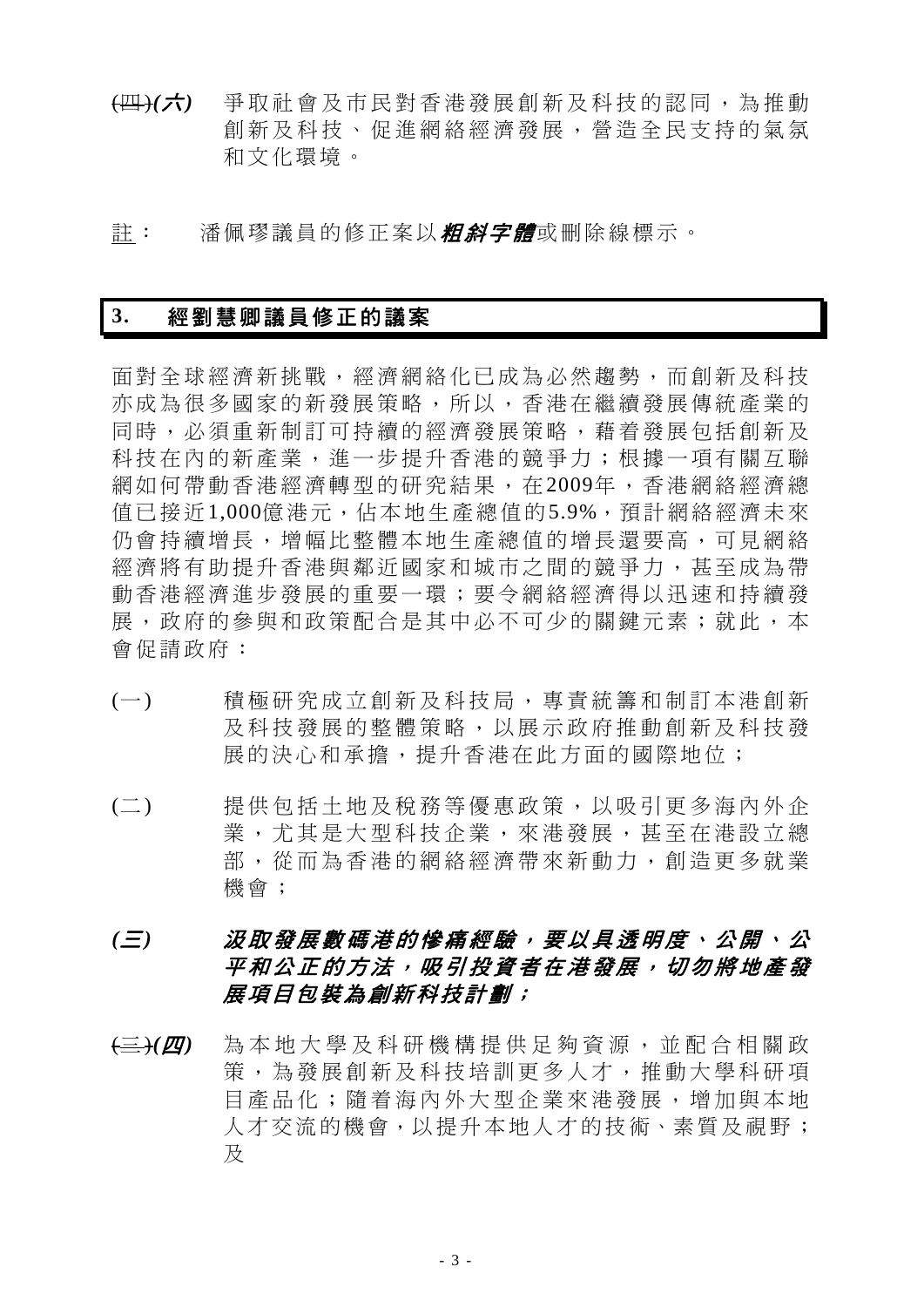- (四)*(*五*)* 爭取社會及市民對香港發展 創新及科技的認同,為推動 創新及科技、促進網絡經濟 發展,營造全民支持的氣氛 和文化環境。
- 註: 劉慧卿議員的修正案以*粗斜字體*或刪除線標示。

#### **4.** 經潘佩璆議員及劉慧卿議員修正的議案

面對全球經濟近年新科技日新月異,發展迅速,全球經濟因而面對 新挑戰,經濟網絡化已成為必然趨勢,而創新及科技亦成為很多國 家的新發展策略,所以,香港在繼續發展傳統產業的同時,必須重 新制訂可持續的經濟發展策略,藉着發展包括創新及科技在內的新 產業,進一步提升香港的競爭力;根據一項有關互聯網如何帶動香 港經濟轉型的研究結果,在2009年,香港網絡經濟總值已接近1,000 億港元,佔本地生產總值的5.9%,預計網絡經濟未來仍會持續增長, 增幅比整體本地生產總值的增長還要高,可見網絡經濟將有助提升 香港與鄰近國家和城市之間的競爭力,甚至成為帶動香港經濟進步 發展的重要一環;要令網絡經濟得以迅速和持續發展,政府的參與 和政策配合是其中必不可少的關鍵元素;就此,本會促請政府:

- (一) 積極研究成立創新及科技局 ,專責統籌和制訂本港創新 及科技發展的整體策略,以展示政府推動創新及科技發 展的決心和承擔,提升香港在此方面的國際地位;
- (二) 提供包括土地及稅務等優惠 政策,以吸引更多海內外企 業,尤其是大型科技企業, 來港發展,甚至在港設立總 部, 從而為香港的網絡經濟帶來新動力, 創造更多**本地** 就業機會;,,達致以就業為優先的經濟發展;
- *(*三*)* 在規劃上預留土地作發展創 新及科技之用,包括利用現 時的工業邨、香港科學園及邊境河套區的土地,作為研 發創新科技及發展相關產業 的基地,同時利用本港與內 地連繫的優勢,建立兩地創新及科技產業平台,從而達 **致互相配合、優勢互補的效果;**
- (三)*(*四*)* 為本地大學及科研機構提供足夠資源, 包括訂明政府投 放於研發的資源須佔本地生產總值的一定比例, 並配合 相關政策,為發展創新及科技培訓更多人才,推動大學 科研項目產品化;隨着海內外大型企業來港發展,增加 與本地人才交流的機會,以提升本地人才的技術、素質 及視野; 及